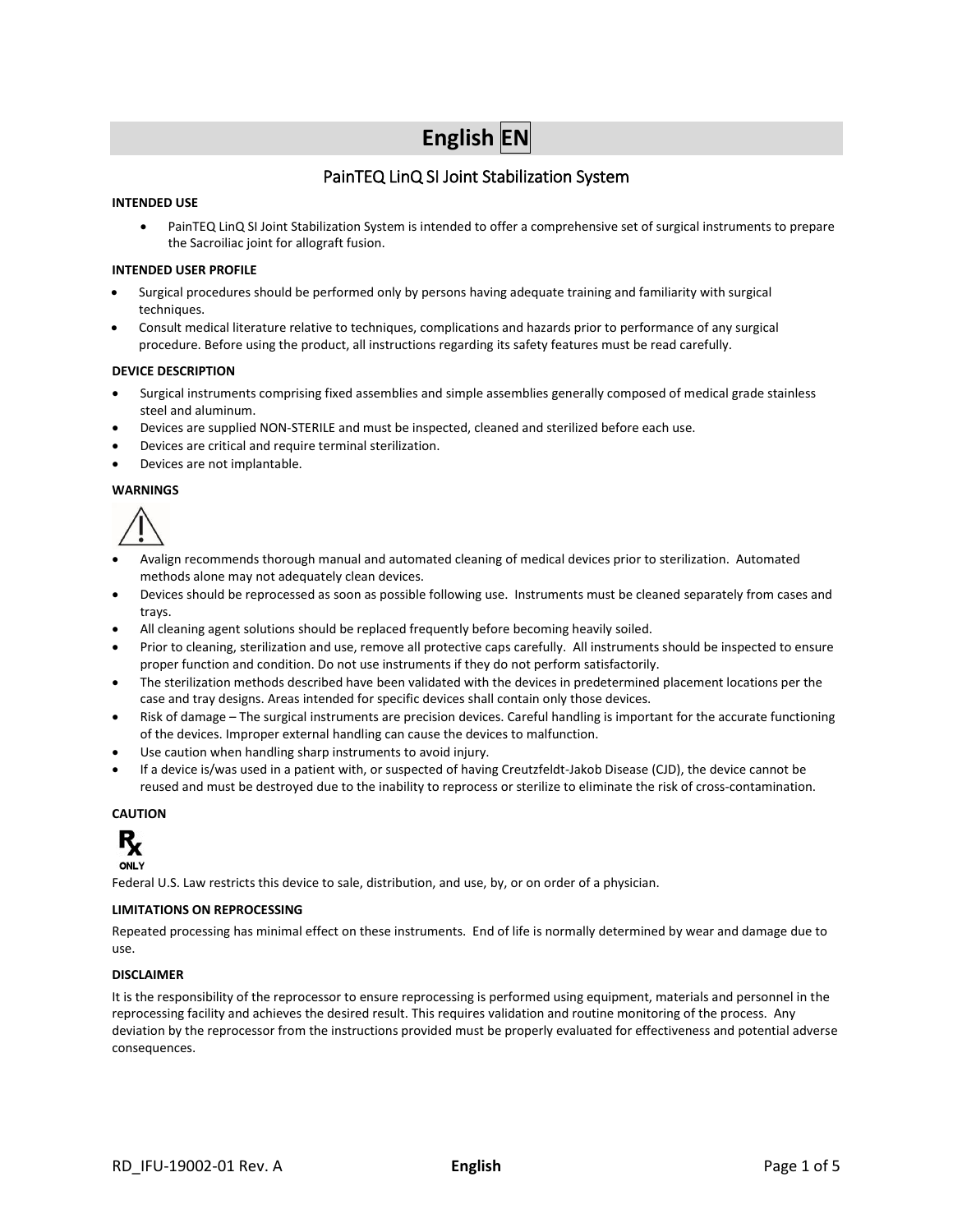## **Reprocessing Instructions**

#### **TOOLS AND ACCESSORIES**

| Water                  | Cold Tap Water (< $20^{\circ}$ C / 68 $^{\circ}$ F)                    |
|------------------------|------------------------------------------------------------------------|
|                        | Warm Water (38°-49°C / 100°-120°F)                                     |
|                        | Hot Tap Water ( $>$ 40 $\degree$ C / 104 $\degree$ F)                  |
|                        | Deionized (DI) or Reverse Osmosis (RO) Water (ambient)                 |
| <b>Cleaning Agents</b> | Neutral Enzymatic Detergent pH 6.0-8.0 i.e. MetriZyme, EndoZime, Enzol |
|                        | Assorted Sizes of Brushes and/or Pipe Cleaners with Nylon Bristles     |
|                        | Sterile Syringes or equivalent                                         |
| Accessories            | Absorbent, Low Lint Disposable Cloths or equivalent                    |
|                        | Soaking Pans                                                           |
| Equipment              | Medical Compressed Air                                                 |
|                        | Ultrasonic Cleaner                                                     |
|                        | <b>Automated Washer</b>                                                |
|                        |                                                                        |

#### **POINT-OF-USE AND CONTAINMENT**

- 1) Follow health care facility point of use practices. Keep devices moist after use to prevent soil from drying and remove excess soil and debris from all lumens, surfaces, crevices, sliding mechanisms, hinged joints, and all other hard-to-clean design features.
- 2) Suction or flush lumens with a cleaning solution immediately after use.
- 3) Follow universal precautions and contain devices in closed or covered containers for transport to central supply.

#### **MANUAL CLEANING**

- 4) Disassemble all devices as warranted per manufacturer's instructions.
- 5) Rinse devices under cold running tap water for a minimum of 3 minutes while wiping off residual soil or debris. Actuate moveable mechanisms and flush all lumens, cracks and/or crevices while rinsing.
- 6) Prepare an enzymatic cleaning solution per manufacturer's instructions including dilution/concentration, water quality and temperature. Immerse devices and soak for a minimum of 10 minutes. While in the solution, use a soft, bristle brush to remove all traces of blood and debris from the device, paying close attention to threads, crevices, seams, and any hard to reach areas.
	- a. If the device has sliding mechanisms or hinged joints, actuate the device while scrubbing to remove trapped soil.
	- b. If the device contains a lumen, use a tight-fitting nylon brush or pipe cleaner while pushing in and out with a twisting motion to facilitate removal of debris; ensure the full diameter and depth of the lumen is accessed. Flush the lumen, three times minimum, with a syringe containing a minimum solution of 60mL.
- 7) Remove devices and rinse/agitate in cold tap water for a minimum of 3 minutes. Actuate moveable mechanisms and flush all lumens, cracks and/or crevices while rinsing.
- 8) Prepare a neutral detergent cleaning solution per manufacturer's instructions including dilution/concentration, water quality and temperature. Immerse devices and soak for a minimum of 5 minutes. While in the solution, use a soft, bristle brush to remove all traces of blood and debris from the device, paying close attention to threads, crevices, seams, and any hard to reach areas.
	- a. If the device has sliding mechanisms or hinged joints, actuate the device while scrubbing to remove trapped soil.
	- b. If the device contains a lumen, use a tight-fitting nylon brush or pipe cleaner while pushing in and out with a twisting motion to facilitate removal of debris; ensure the full diameter and depth of the lumen is accessed. Flush the lumen, three times minimum, with a syringe containing a minimum solution of 60mL.
- 9) Remove devices and rinse/agitate in cold tap water for a minimum of 3 minutes. Actuate moveable mechanisms and flush all lumens, cracks and/or crevices while rinsing.
- 10) Prepare an enzymatic cleaning solution using hot water per manufacturer's recommendations in an ultrasonic unit. Sonicate the devices for a minimum of 15 minutes using a minimum frequency of 40 kHz. It is recommended to use an ultrasonic unit with flushing attachments. Devices with lumens should be flushed with cleaning solution under the surface of the solution to ensure adequate perfusion of channels.
- 11) Remove devices and rinse/agitate in ambient DI/RO water for a minimum of 4 minutes. Actuate moveable mechanisms and flush all lumens, cracks and/or crevices while rinsing. Flush internal lumens a minimum of 3 times with RO/DI water (minimum of 15mL) using an appropriately sized syringe. If available, use flush ports for flushing.
- 12) Dry the device using an absorbent cloth. Dry any internal areas with filtered, compressed air.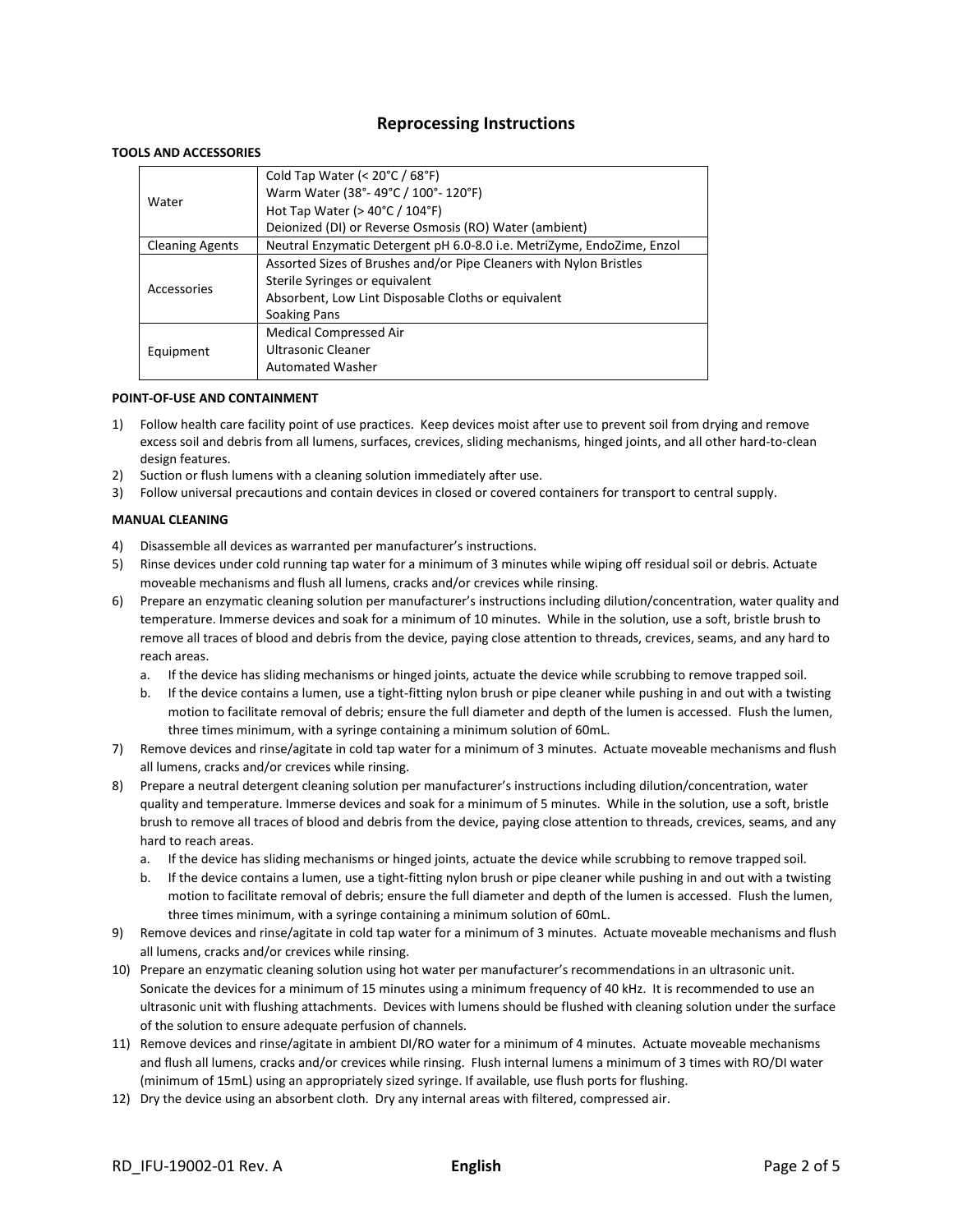- 13) Visually inspect the device for soil under magnification including all actuating mechanisms, cracks, crevices, and lumens. If not visibly clean, repeat steps 4-13.
- 14) Submerge device in 2-3% hydrogen peroxide. The appearance of bubbles confirms the presence of hemoglobin. Repeat steps 5-14 if bubbles appear. Adequately rinse device with DI/RO water.

#### **AUTOMATED CLEANING**

Note: All devices must be manually pre-cleaned prior to any automated cleaning process, follow steps 1-9. Steps 10-14 are optional but advised.

| Phase                       | <b>Time</b><br>(minutes) | Temperature    | Detergent Type & Concentration |
|-----------------------------|--------------------------|----------------|--------------------------------|
| Pre-wash 1                  | 02:00                    | Cold Tap Water | N/A                            |
| Enzyme Wash                 | 02:00                    | Hot Tap Water  | <b>Enzyme Detergent</b>        |
| Wash 1                      | 02:00                    | 63°C / 146°F   | <b>Neutral Detergent</b>       |
| Rinse 1                     | 02:00                    | Hot Tap Water  | N/A                            |
| <b>Purified Water Rinse</b> | 02:00                    | 146°F / 63°C   | N/A                            |
| <b>Drying</b>               | 15:00                    | 194°F / 90°C   | N/A                            |

15) Transfer the devices to an automatic washer/disinfector for processing per the below minimum parameters.

- 16) Dry excess moisture using an absorbent cloth. Dry any internal areas with filtered, compressed air.
- 17) Visually inspect the device for soil under magnification including all actuating mechanisms, cracks, crevices and lumens. If not visibly clean, repeat steps 4-9, 15-17.
- 18) Submerge device in 2-3% hydrogen peroxide. The appearance of bubbles confirms the presence of hemoglobin. Repeat steps 5-9, 15-18 if bubbles appear. Adequately rinse device with DI/RO water.

#### **DISINFECTION**

- Devices must be terminally sterilized (See § Sterilization).
- Avalign instruments are compatible with washer/disinfector time-temperature profiles for thermal disinfection per ISO 15883.

#### **INSPECTION AND FUNCTIONAL TESTING**

- Visually inspect devices for damage or wear, including sharp edges. Instruments with broken, cracked, chipped or worn features, should not be used, but should be replaced immediately.
- Verify device interfaces (junctions and threads) continue to function as intended without complications.
- Check for smooth movement of hinges. Locking mechanisms should be free of nicks.
- Lubricate before autoclaving with Instra-Lube, or a steam permeable instrument lubricant.

#### **PACKAGING**

- Only FDA cleared sterilization packaging materials should be used by the end user when packaging the devices.
- The end user should consult ANSI/AAMI ST79 or ISO 17665-1 for additional information on steam sterilization.
- **Sterilization Wrap**
	- $\circ$  Cases may be wrapped in a standard, medical grade sterilization wrap using the AAMI double wrap method or equivalent.
- **Rigid Sterilization Container**
	- For information regarding rigid sterilization containers, please refer to appropriate instructions for use provided by the container manufacturer or contact the manufacturer directly for guidance.

#### **STERILIZATION**

Sterilize with steam. The following are minimum cycles required for steam sterilization of Avalign devices:

#### **1. US Sterilization Wraps:**

| <b>Cycle Type</b> | Temperature   | <b>Exposure Time</b> | <b>Pulses</b> | <b>Drying Time</b> |
|-------------------|---------------|----------------------|---------------|--------------------|
| Prevacuum         | 132°C (270°F) | 4 minutes            |               | 45 minutes         |

• The operating instructions and guidelines for maximum load configuration of the sterilizer manufacturer should be followed explicitly. The sterilizer must be properly installed, maintained, and calibrated.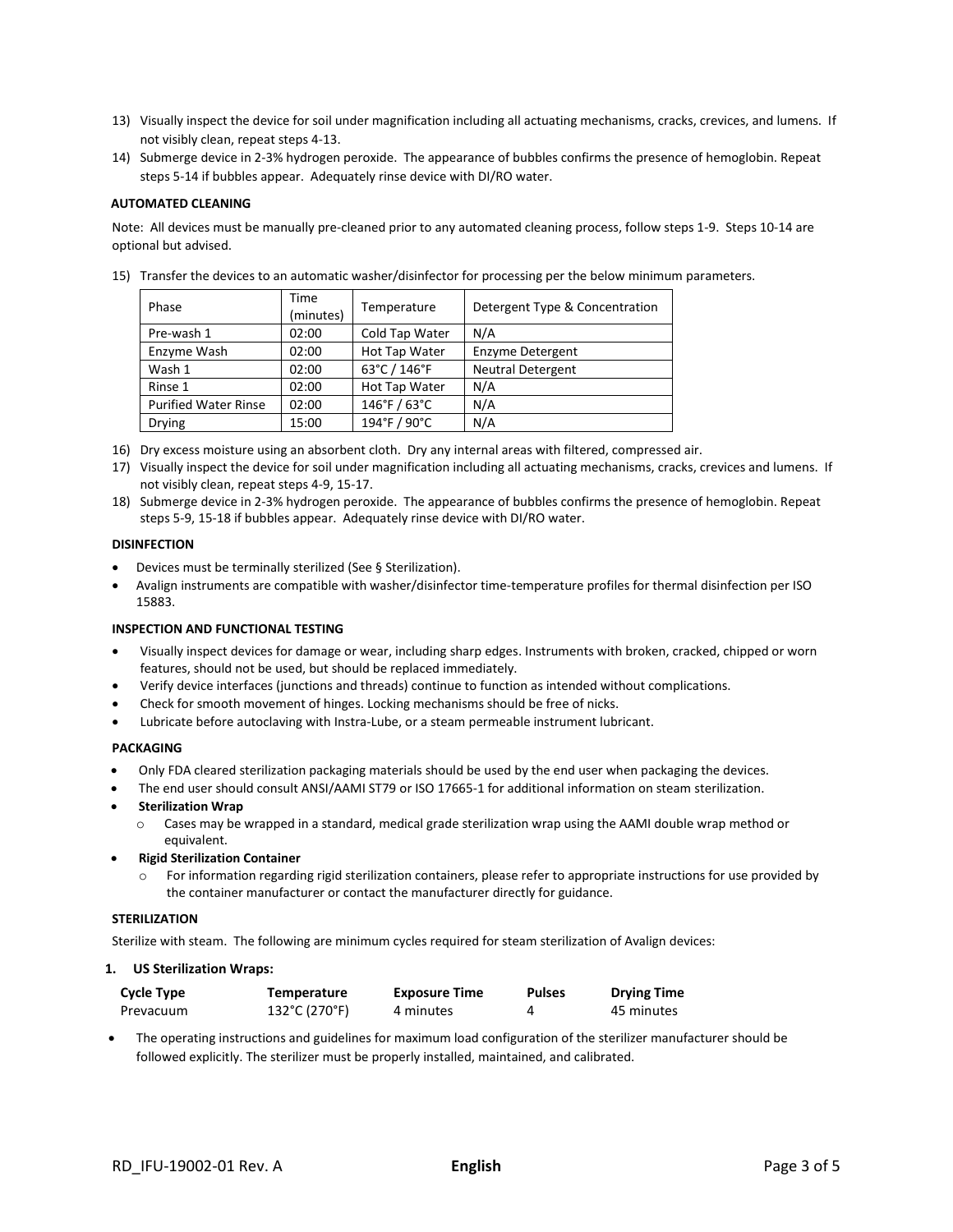- Time and temperature parameters required for sterilization vary according to type of sterilizer, cycle design, and packaging material. It is critical that process parameters be validated for each facility's individual type of sterilization equipment and product load configuration.
- A facility may choose to use different steam sterilization cycles other than the cycle suggested if the facility has properly validated the cycle to ensure adequate steam penetration and contact with the devices for sterilization. Note: rigid sterilization containers cannot be used in gravity steam cycles.

#### **STORAGE**

- After sterilization, instruments should remain in sterilization packaging and be stored in a clean, dry cabinet or storage case.
- Care should be taken when handling devices to avoid damaging the sterile barrier.

#### **MAINTENANCE**

- Attention: Apply lubricant only on the connecting elements (locking mechanism) and moving parts.
- Discard damaged, worn or non-functional devices.

#### **WARRANTY**

- All products are guaranteed to be free from defects in material and workmanship at the time of shipping.
- Avalign instruments are reusable and meet AAMI standards for sterilization. All our products are designed and manufactured to meet the highest quality standards. We cannot accept liability for failure of products which have been modified in any way from their original design.

#### **CONTACT**



**Manufactured by: Avalign Technologies** 8727 Clinton Park Drive Fort Wayne, IN 46825 1-877-289-1096 [www.avalign.com](http://www.avalign.com/) [product.questions@avalign.com](mailto:product.questions@avalign.com)

#### **Distributed By:**

**PainTeq** 3300 Henderson Blvd Suite 106 Tampa, FL 33609